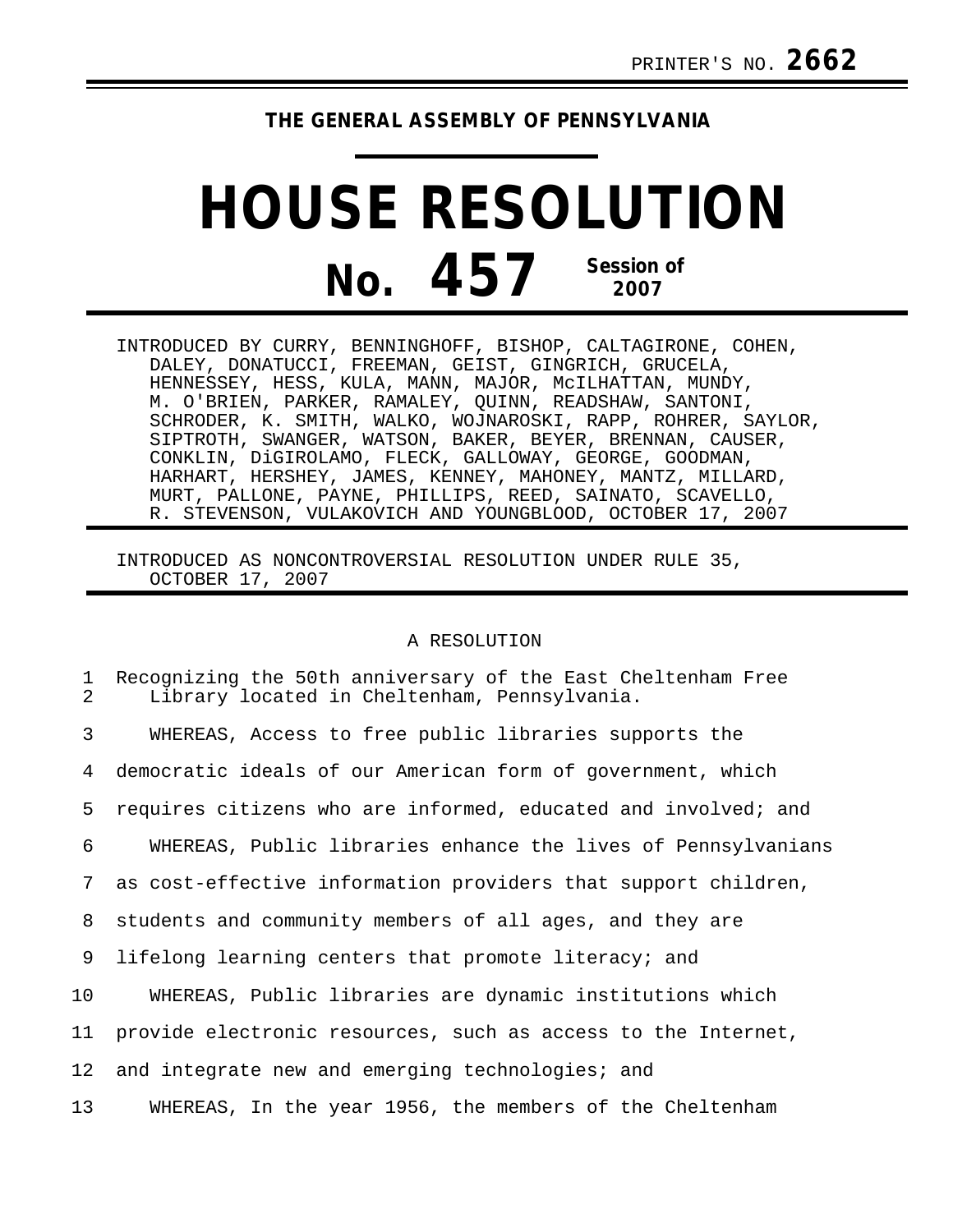1 Civic Association formed a steering committee to assess the need 2 for a community library; and

3 WHEREAS, The movement for a library grew, and in the spring 4 of 1957, plans were made to establish a library in Cheltenham; 5 and

6 WHEREAS, A group of interested citizens met and became the 7 board of directors of the East Cheltenham Library and set 8 October 5, 1957, as the opening date; and

9 WHEREAS, The library opened as scheduled, even though the 10 books had not all arrived, with the collection consisting of 300 11 books and 100 additional books on loan from the Montgomery 12 County Bookmobile; and

13 WHEREAS, By 1960, the library opened its main room, which 14 doubled the space available for library use; and

15 WHEREAS, In 1967, the Friends of the Library group was formed 16 to widen support, create interest in the library and provide 17 financial assistance through fundraising, and today its members 18 continue to faithfully support the library in this mission; and 19 WHEREAS, The following year, the building was renovated and 20 the children's room was opened on the second floor; and 21 WHEREAS, In 1969, the Cheltenham Township Library Association 22 became the Cheltenham Township Library System, which today 23 includes the East Cheltenham, Elkins Park, Glenside and LaMott 24 Free Libraries; and

25 WHEREAS, In September 1978, due to continued growth, the East 26 Cheltenham Library was relocated to space provided by Cheltenham 27 Township in the Rowland Community Center; and

28 WHEREAS, The goals of the East Cheltenham Free Library 29 include fostering a love of reading and lifelong learning by 30 providing free and convenient access to information, technology 20070H0457R2662 - 2 -